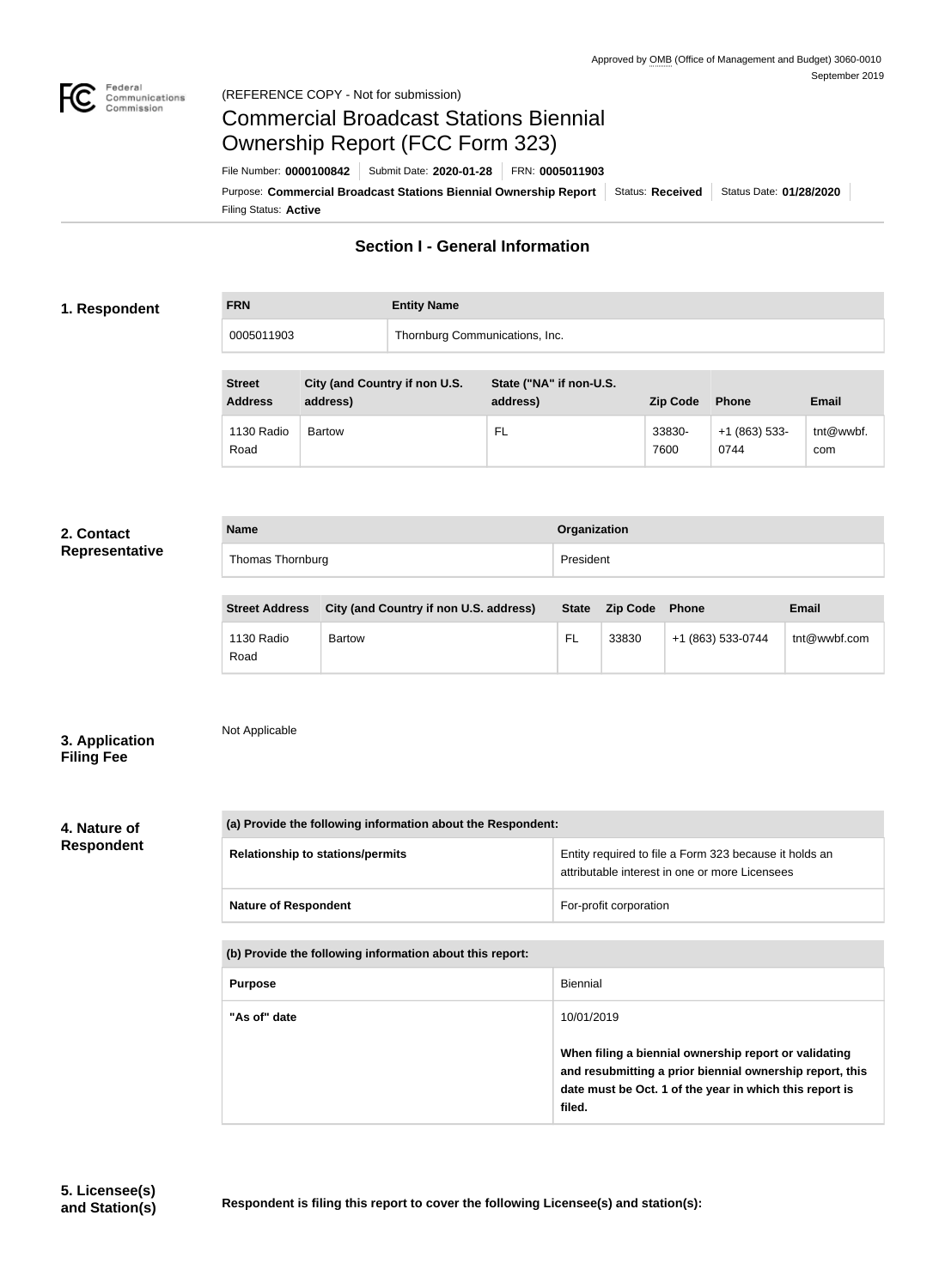| Licensee/Permittee Name        | <b>FRN</b>       |                     |              |                |
|--------------------------------|------------------|---------------------|--------------|----------------|
| Thornburg Communications, Inc. |                  |                     | 0005011903   |                |
|                                |                  |                     |              |                |
| Fac. ID No.                    | <b>Call Sign</b> | <b>City</b>         | <b>State</b> | <b>Service</b> |
| 66926                          | <b>WWBF</b>      | <b>BARTOW</b>       | FL           | AM             |
| 202882                         | W246DX           | <b>WINTER HAVEN</b> | FL           | <b>FX</b>      |

# **Section II – Biennial Ownership Information**

#### Licensee Respondents that hold authorizations for one or more full power television, AM, and/or FM stations should list all contracts and other instruments set forth in 47 C.F.R. Section 73.3613(a) through (c) for the facility or facilities listed on this report. In addition, attributable Local Marketing Agreements (LMAs) and attributable Joint Sales Agreements (JSAs) must be disclosed by the licensee of the brokering station on its ownership report. If the agreement is an attributable LMA, an attributable JSA, or a network affiliation agreement, check the appropriate box. Otherwise, select "Other." Non-Licensee Respondents, as well as Licensee Respondents that only hold authorizations for Class A television and/or low power television stations, should select "Not Applicable" in response to this question.

Not Applicable.

#### **2. Ownership Interests**

**1. 47 C.F.R. Section 73.3613** 

**and Other Documents**

> **(a)** Ownership Interests. This Question requires Respondents to enter detailed information about ownership interests by generating a series of subforms. Answer each question on each subform. The first subform listing should be for the Respondent itself. If the Respondent is not a natural person, also list each of the officers, directors, stockholders, non-insulated partners, non-insulated members, and any other persons or entities with a direct attributable interest in the Respondent pursuant to the standards set forth in 47 C.F.R. Section 73.3555. (A "direct" interest is one that is not held through any intervening companies or entities.) List each interest holder with a direct attributable interest in the Respondent separately.

Leave the percentage of total assets (Equity Debt Plus) field blank for an interest holder unless that interest holder has an attributable interest in the Respondent solely on the basis of the Commission's Equity Debt Plus attribution standard, 47 C.F.R. Section 73.3555, Note 2(i).

In the case of vertical or indirect ownership structures, list only those interests in the Respondent that also represent an attributable interest in the Licensee(s) for which the report is being submitted.

Entities that are part of an organizational structure that includes holding companies or other forms of indirect ownership must file separate ownership reports. In such a structure do not report, or file a separate report for, any interest holder that does not have an attributable interest in the Licensee(s) for which the report is being submitted.

Please see the Instructions for further detail concerning interests that must be reported in response to this question.

The Respondent must provide an FCC Registration Number for each interest holder reported in response to this question. Please see the Instructions for detailed information and guidance concerning this requirement.

| <b>FRN</b>         | 0005011903                          |                      |
|--------------------|-------------------------------------|----------------------|
| <b>Entity Name</b> | Thornburg Communications, Inc.      |                      |
| <b>Address</b>     | PO Box                              |                      |
|                    | <b>Street 1</b>                     | 1130 Radio Road      |
|                    | <b>Street 2</b>                     |                      |
|                    | <b>City</b>                         | <b>Bartow</b>        |
|                    | State ("NA" if non-U.S.<br>address) | FL.                  |
|                    | <b>Zip/Postal Code</b>              | 33830-7600           |
|                    | Country (if non-U.S.<br>address)    | <b>United States</b> |
|                    |                                     |                      |

#### **Ownership Information**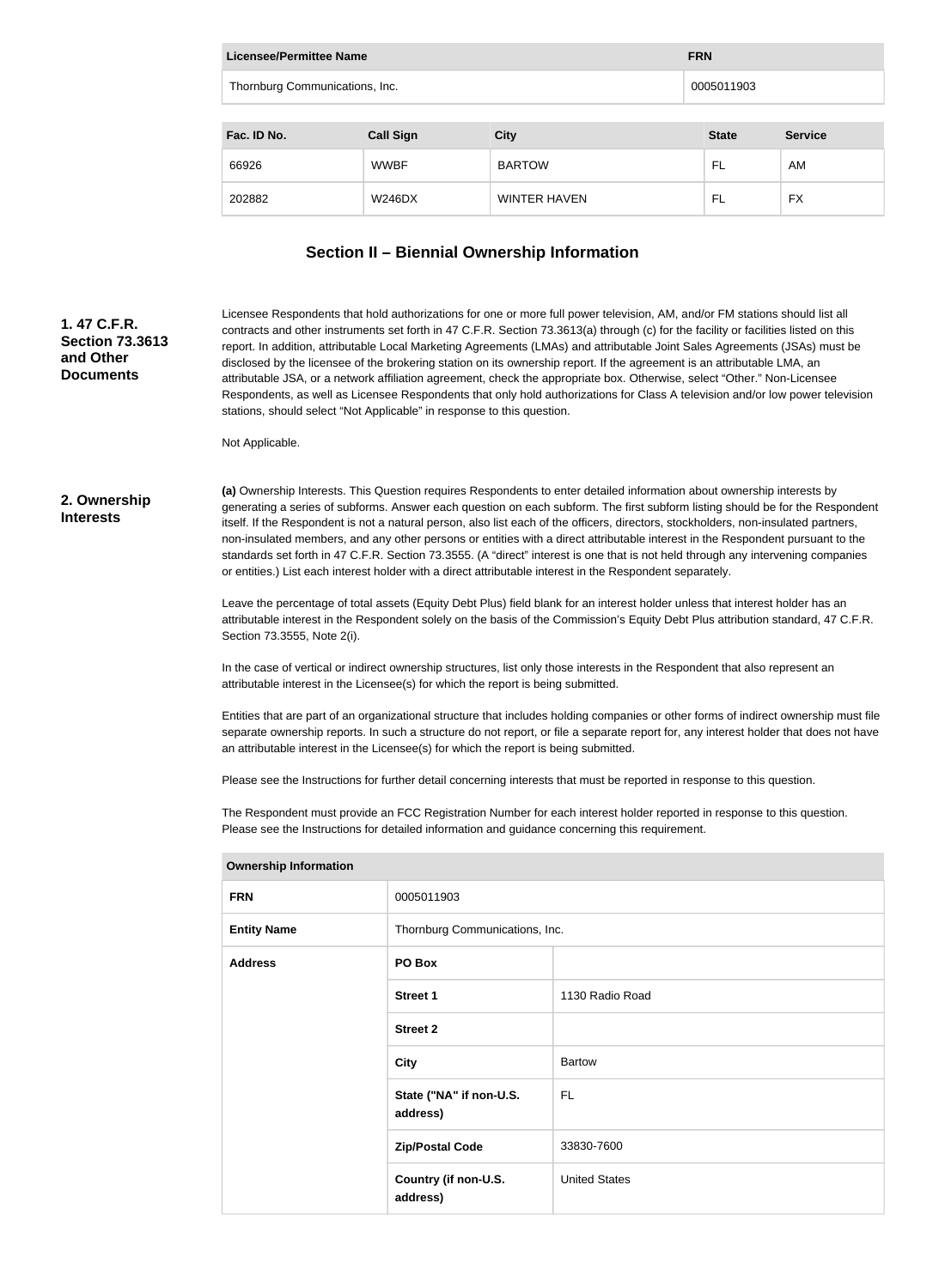| <b>Listing Type</b>                                                                                                        | Respondent                                              |         |                                   |  |
|----------------------------------------------------------------------------------------------------------------------------|---------------------------------------------------------|---------|-----------------------------------|--|
| <b>Positional Interests</b><br>(check all that apply)                                                                      | Respondent                                              |         |                                   |  |
| <b>Tribal Nation or Tribal</b><br><b>Entity</b>                                                                            | Interest holder is not a Tribal nation or Tribal entity |         |                                   |  |
| <b>Interest Percentages</b><br>(enter percentage values                                                                    | Voting                                                  | $0.0\%$ | <b>Jointly Held?</b><br><b>No</b> |  |
| from 0.0 to 100.0)                                                                                                         | <b>Equity</b>                                           | $0.0\%$ |                                   |  |
|                                                                                                                            | <b>Total assets (Equity Debt</b><br>Plus)               | $0.0\%$ |                                   |  |
| Does interest holder have an attributable interest in one or more broadcast stations<br>that do not appear on this report? |                                                         |         | <b>No</b>                         |  |

| <b>Ownership Information</b>                                                                                                     |                                           |                                    |  |  |
|----------------------------------------------------------------------------------------------------------------------------------|-------------------------------------------|------------------------------------|--|--|
| <b>FRN</b>                                                                                                                       | 0029145760                                |                                    |  |  |
| <b>Name</b>                                                                                                                      | Susan E. Thornburg                        |                                    |  |  |
| <b>Address</b>                                                                                                                   | PO Box                                    |                                    |  |  |
|                                                                                                                                  | <b>Street 1</b>                           | 1130 Radio Road                    |  |  |
|                                                                                                                                  | <b>Street 2</b>                           |                                    |  |  |
|                                                                                                                                  | <b>City</b>                               | <b>Bartow</b>                      |  |  |
|                                                                                                                                  | State ("NA" if non-U.S.<br>address)       | <b>FL</b>                          |  |  |
|                                                                                                                                  | <b>Zip/Postal Code</b>                    | 33830                              |  |  |
|                                                                                                                                  | Country (if non-U.S.<br>address)          | <b>United States</b>               |  |  |
| <b>Listing Type</b>                                                                                                              | Other Interest Holder                     |                                    |  |  |
| <b>Positional Interests</b><br>(check all that apply)                                                                            | Officer, Director                         |                                    |  |  |
| Citizenship, Gender,                                                                                                             | <b>Citizenship</b>                        | <b>US</b>                          |  |  |
| <b>Ethnicity, and Race</b><br><b>Information (Natural</b>                                                                        | Gender                                    | Female                             |  |  |
| <b>Persons Only)</b>                                                                                                             | <b>Ethnicity</b>                          | Not Hispanic or Latino             |  |  |
|                                                                                                                                  | Race                                      | White                              |  |  |
| <b>Interest Percentages</b><br>(enter percentage values                                                                          | Voting                                    | 0.0%<br><b>Jointly Held?</b><br>No |  |  |
| from 0.0 to 100.0)                                                                                                               | <b>Equity</b>                             | 0.0%                               |  |  |
|                                                                                                                                  | <b>Total assets (Equity Debt</b><br>Plus) | 0.0%                               |  |  |
| Does interest holder have an attributable interest in one or more broadcast stations<br>No<br>that do not appear on this report? |                                           |                                    |  |  |

**Ownership Information**

| FRN<br>----- | 0006261044 |
|--------------|------------|
|--------------|------------|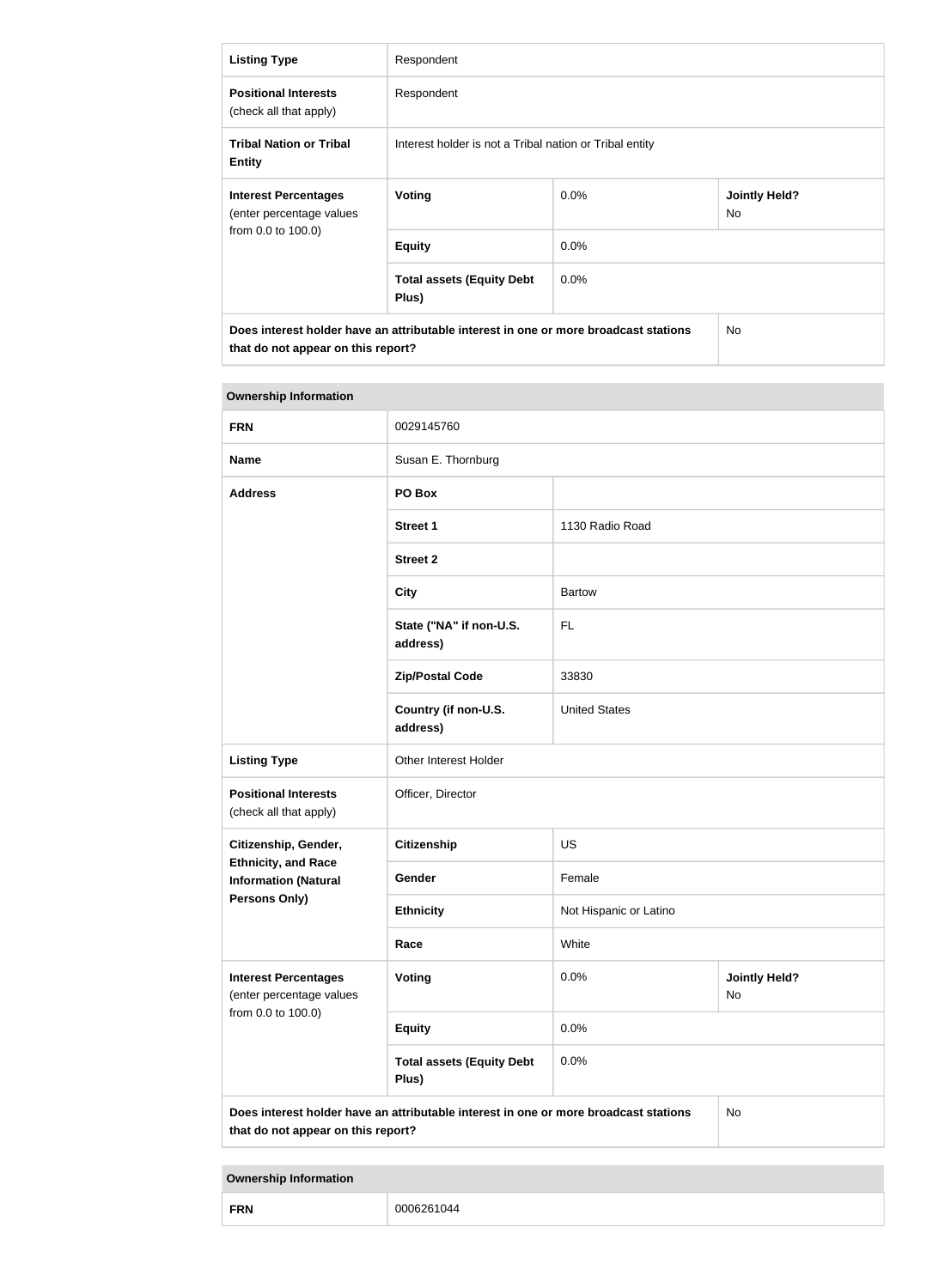| <b>Name</b>                                               | Jeffrey A. Thornburg                                                                 |                        |                            |  |
|-----------------------------------------------------------|--------------------------------------------------------------------------------------|------------------------|----------------------------|--|
| <b>Address</b>                                            | PO Box                                                                               |                        |                            |  |
|                                                           | <b>Street 1</b>                                                                      | 1130 Radio Road        |                            |  |
|                                                           | <b>Street 2</b>                                                                      |                        |                            |  |
|                                                           | <b>City</b>                                                                          | <b>Bartow</b>          |                            |  |
|                                                           | State ("NA" if non-U.S.<br>address)                                                  | <b>FL</b>              |                            |  |
|                                                           | <b>Zip/Postal Code</b>                                                               | 33830                  |                            |  |
|                                                           | Country (if non-U.S.<br>address)                                                     | <b>United States</b>   |                            |  |
| <b>Listing Type</b>                                       | Other Interest Holder                                                                |                        |                            |  |
| <b>Positional Interests</b><br>(check all that apply)     | Officer, Director                                                                    |                        |                            |  |
| Citizenship, Gender,                                      | Citizenship                                                                          | <b>US</b>              |                            |  |
| <b>Ethnicity, and Race</b><br><b>Information (Natural</b> | Gender                                                                               | Male                   |                            |  |
| <b>Persons Only)</b>                                      | <b>Ethnicity</b>                                                                     | Not Hispanic or Latino |                            |  |
|                                                           | Race                                                                                 | White                  |                            |  |
| <b>Interest Percentages</b><br>(enter percentage values   | <b>Voting</b>                                                                        | 0.0%                   | <b>Jointly Held?</b><br>No |  |
| from 0.0 to 100.0)                                        | <b>Equity</b>                                                                        | 0.0%                   |                            |  |
|                                                           | <b>Total assets (Equity Debt</b><br>Plus)                                            | 0.0%                   |                            |  |
| that do not appear on this report?                        | Does interest holder have an attributable interest in one or more broadcast stations |                        | No                         |  |

# **Ownership Information**

| <b>FRN</b>                                            | 0029145778                                            |                      |
|-------------------------------------------------------|-------------------------------------------------------|----------------------|
| <b>Name</b>                                           | Thomas N. Thornburg                                   |                      |
| <b>Address</b>                                        | PO Box                                                |                      |
|                                                       | Street 1                                              | 1130 Radio Road      |
|                                                       | <b>Street 2</b>                                       |                      |
|                                                       | <b>City</b>                                           | <b>Bartow</b>        |
|                                                       | State ("NA" if non-U.S.<br>address)                   | <b>FL</b>            |
|                                                       | <b>Zip/Postal Code</b>                                | 33830                |
|                                                       | Country (if non-U.S.<br>address)                      | <b>United States</b> |
| <b>Listing Type</b>                                   | Other Interest Holder                                 |                      |
| <b>Positional Interests</b><br>(check all that apply) | Officer, Director, Stockholder, Attributable Investor |                      |
| Citizenship, Gender,                                  | Citizenship<br><b>US</b>                              |                      |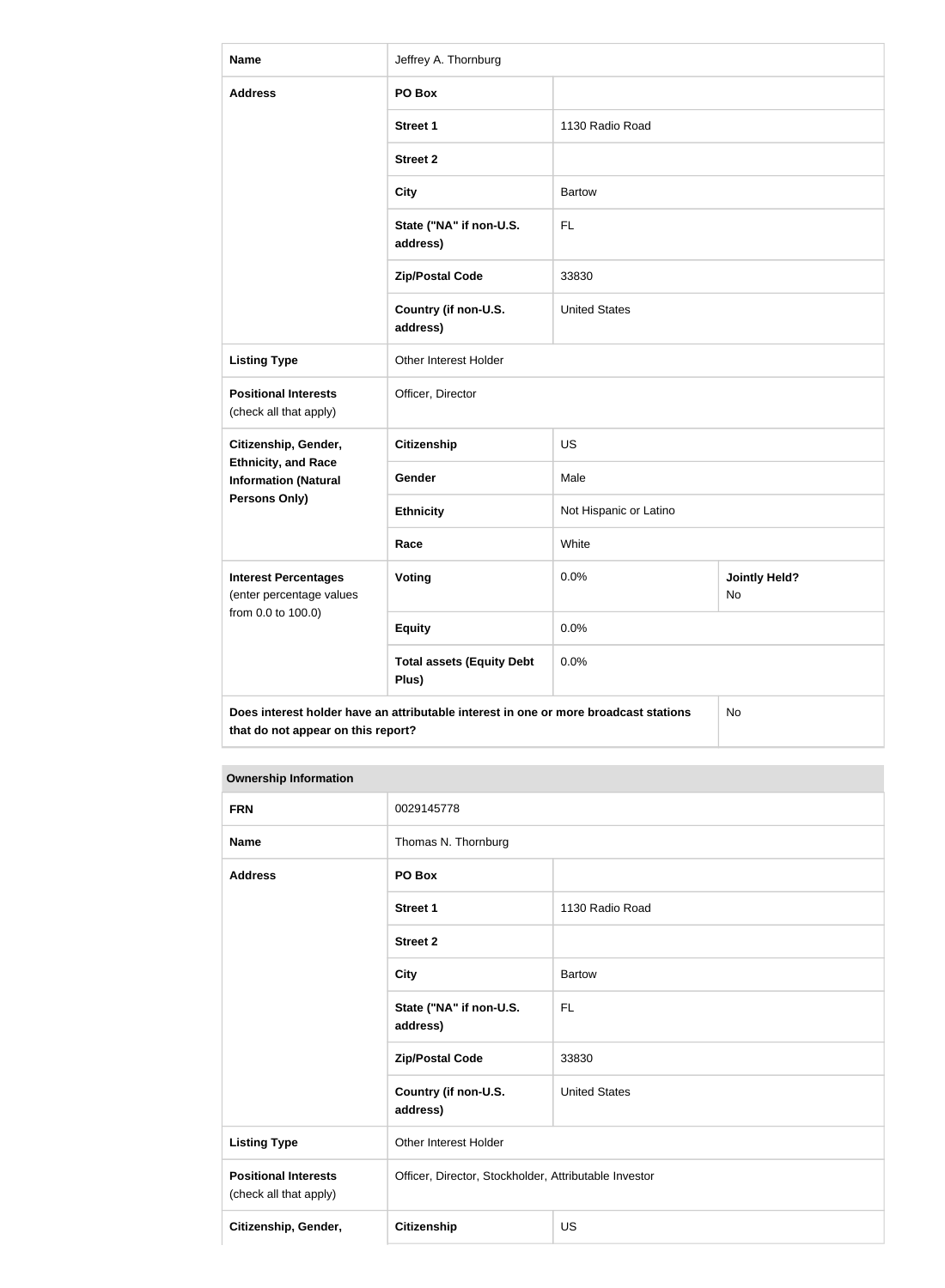| <b>Ethnicity, and Race</b><br><b>Information (Natural</b><br><b>Persons Only)</b>                                          | Gender                                    | Male                   |                             |  |
|----------------------------------------------------------------------------------------------------------------------------|-------------------------------------------|------------------------|-----------------------------|--|
|                                                                                                                            | <b>Ethnicity</b>                          | Not Hispanic or Latino |                             |  |
|                                                                                                                            | Race                                      | White                  |                             |  |
| <b>Interest Percentages</b><br>(enter percentage values<br>from 0.0 to 100.0)                                              | Voting                                    | 100.0%                 | <b>Jointly Held?</b><br>No. |  |
|                                                                                                                            | <b>Equity</b>                             | 100.0%                 |                             |  |
|                                                                                                                            | <b>Total assets (Equity Debt</b><br>Plus) | 100.0%                 |                             |  |
| Does interest holder have an attributable interest in one or more broadcast stations<br>that do not appear on this report? |                                           |                        | No.                         |  |

| (b) Respondent certifies that any interests, including equity, financial, or voting | <b>Yes</b> |
|-------------------------------------------------------------------------------------|------------|
| interests, not reported in this filing are non-attributable.                        |            |
| If "No," submit as an exhibit an explanation.                                       |            |

| (c) Does the Respondent or any reported interest holder         | <b>No</b> |
|-----------------------------------------------------------------|-----------|
| hold an attributable interest in any newspaper entities in      |           |
| the same market as any station for which this report is         |           |
| filed, as defined in 47 C.F.R. Section 73.3555?                 |           |
| If "Yes," provide information describing the interest(s), using |           |
| EITHER the subform OR the spreadsheet option below.             |           |
| Respondents with a large number (50 or more) of entries to      |           |
| submit should use the spreadsheet option.                       |           |
| NOTE: Spreadsheets must be submitted in a special XML           |           |
| Spreadsheet format with the appropriate structure that is       |           |
| specified in the documentation. For instructions on how to      |           |
| use the spreadsheet option to complete this question            |           |
| (including templates to start with), please Click Here.         |           |
| If using the subform, leave the percentage of total assets      |           |
| (Equity Debt Plus) field blank for an interest holder unless    |           |
| that interest holder has an attributable interest in the        |           |
| newspaper entity solely on the basis of the Commission's        |           |
| Equity Debt Plus attribution standard, 47 C.F.R. Section        |           |
| 73.3555, Note 2(i). If using an XML Spreadsheet, enter "NA"     |           |
| into the percentage of total assets (Equity Debt Plus) field    |           |
| for an interest holder unless that interest holder has an       |           |
| attributable interest in the newspaper entity solely on the     |           |
| basis of the Commission's Equity Debt Plus attribution          |           |
| standard.                                                       |           |
| The Respondent must provide an FCC Registration Number          |           |
| for each interest holder reported in response to this           |           |
| question. Please see the Instructions for detailed information  |           |
| and guidance concerning this requirement.                       |           |

**(d) Are any of the individuals listed as an attributable interest holder in the Respondent married to each other or related to each other as parentchild or as siblings?** Yes

If "Yes," provide the following information for each such the relationship.

**Family Relationships**